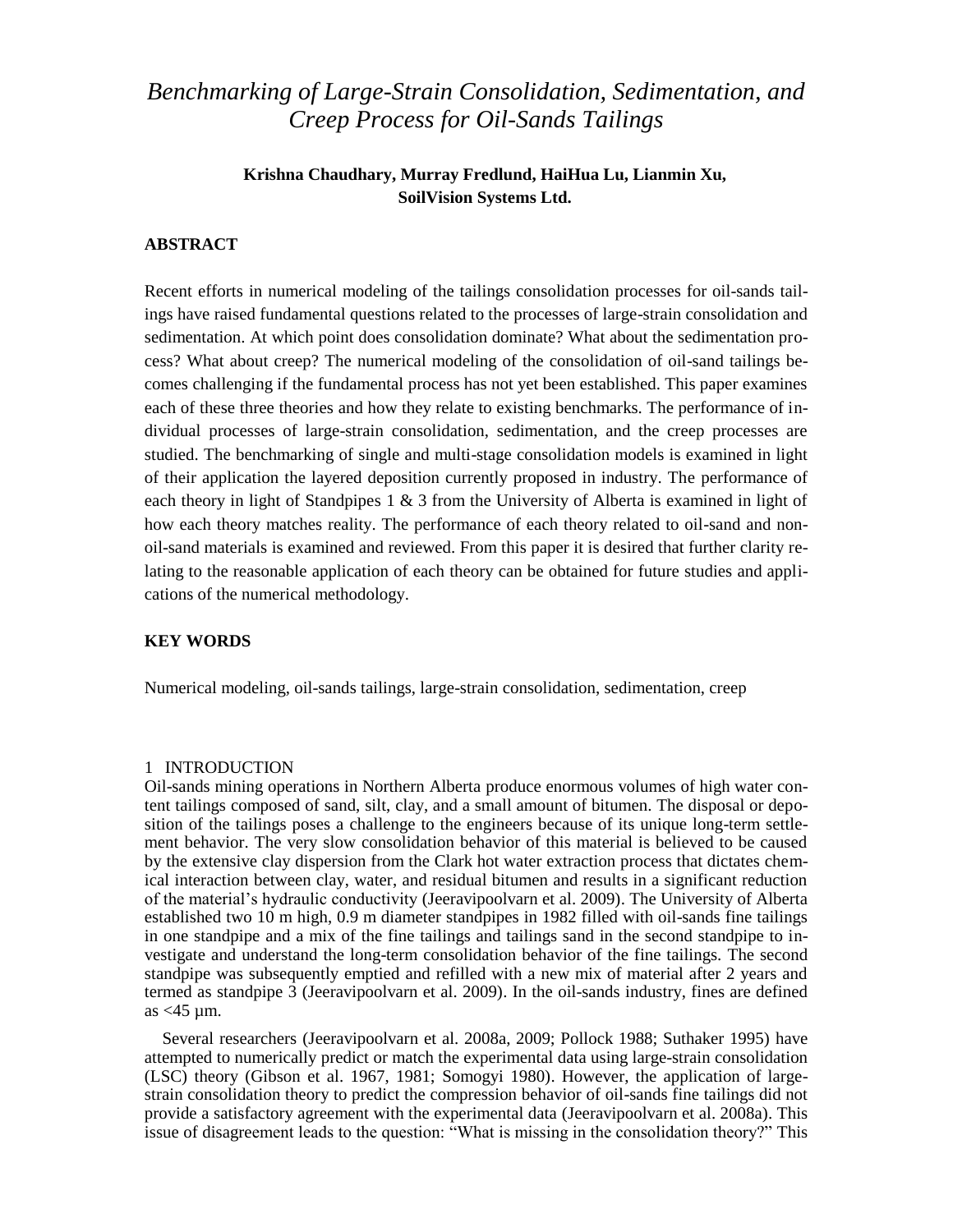indicates that there is either a lack of proper constitutive relationships for the problem or the correct physics of the problem is yet to be understood.

In order to look for other possible mechanism affecting the compression behavior of the oilsands tailings, some researchers (e.g. Masala 1998) have considered a coupled sedimentation and consolidation approach for the numerical simulations to standpipe materials with limited success. Masala (1998) used the concept of permeability as the unifying principle of sedimentation and consolidation. Masala (1998) noted that coupled models were mathematically difficult to solve because the sedimentation equations were introducing discontinuities into the solution when using Eulerian coordinate frame.

Other researchers (Jeeravipoolvarn et al. 2009; Scott et al. 2004) have argued that the tailings was, in fact, creeping and not consolidating since a very trivial amount of effective stress was developed with a significant amount of settlement (approximately 3.5 m by self-weight over 30 years). In other words, there appears to have a reduction in void ratio without considerable effective stress development for standpipe 1 material. It was, therefore, suggested that the time rate of compression be included in compressibility relationship (Bartholomeeusen 2003; Bjerrum 1967; Leroueil et al. 1985) in order to consider the creep in consolidation. However, the numerical predictions incorporating creep in the consolidation model by Jeeravipoolvarn et al. (2008a) found no improvement in the settlement predictions.

Given the large discrepancy between the numerical predictions on oil-sands fine tailings and experimental observation, and complex phenomena, this article presents three different approaches; large-strain consolidation, sedimentation, and the creep process of analyzing the longterm settlement behavior of oil-sands tailings.

#### 2 STANDPIPE TESTS

The 10 m standpipes were established at the University of Alberta laboratory in 1982 and monitored for 30 years in a fairly consistent temperature of around 21  $\degree$ C before decommissioning in 2012. Standpipe 1 was filled with oil-sands fine tailings. The tailings were brought from Syncrude's Mildred Lake tailings pond. Standpipes 2 and 3 are filled with mixes of fine tailings and sand of 48% sand and 82% sand, respectively. They were designed for studying the effects of entrained sand on the consolidation behavior (Jeeravipoolvarn et al. 2009). This study considers the numerical studies of standpipes 1 and 3 materials only because the standpipe 2 was discontinued after approximately 2 years of operation and refilled with a new mix of material. This new mix was termed standpipe 3. The properties of material placed in standpipes 1 and 3 are shown in [Table 1.](#page-1-0)

| Property                           | Standpipe 1 | Standpipe 3 |
|------------------------------------|-------------|-------------|
| Initial solids content $(\%)$      | 30.6        | 74.8        |
| Initial water content $(\%)$       | 226.8       | 33.7        |
| Sand content (% by dry mass)       | 11.0        | 82.0        |
| Fines content (% by dry mass)      | 89.0        | 18.0        |
| Bitumen content (% by total mass)  | 3.1         | 1.2         |
| Initial bulk density $(kg/m^3)$    | 1210        | 1850        |
| Initial void ratio, e <sub>0</sub> | 5.17        | 0.87        |
| Initial fines void ratio           | 5.00        | 4.15        |
| Initial fines water ratio (FWR)    | 28.2        | 2.58        |
| Specific gravity, $G_s$            | 2.28        | 2.58        |
| Sand fines ratio (SFR)             | 0.12        | 4.56        |

<span id="page-1-0"></span>Table 1. Tailing properties (After Jeeravipoolvarn et al. 2009).

Note: Fines content is mass of fines and bitumen divided by total mass of solids; fines void ratio is volume to void divided by volume of fines and bitumen; fines water ratio (FWR) is mass of fines and bitumen divided by mass of fines, bitumen, and water; and sand fines ratio (SFR) is defined as mass of sand divided by mass of fines and bitumen.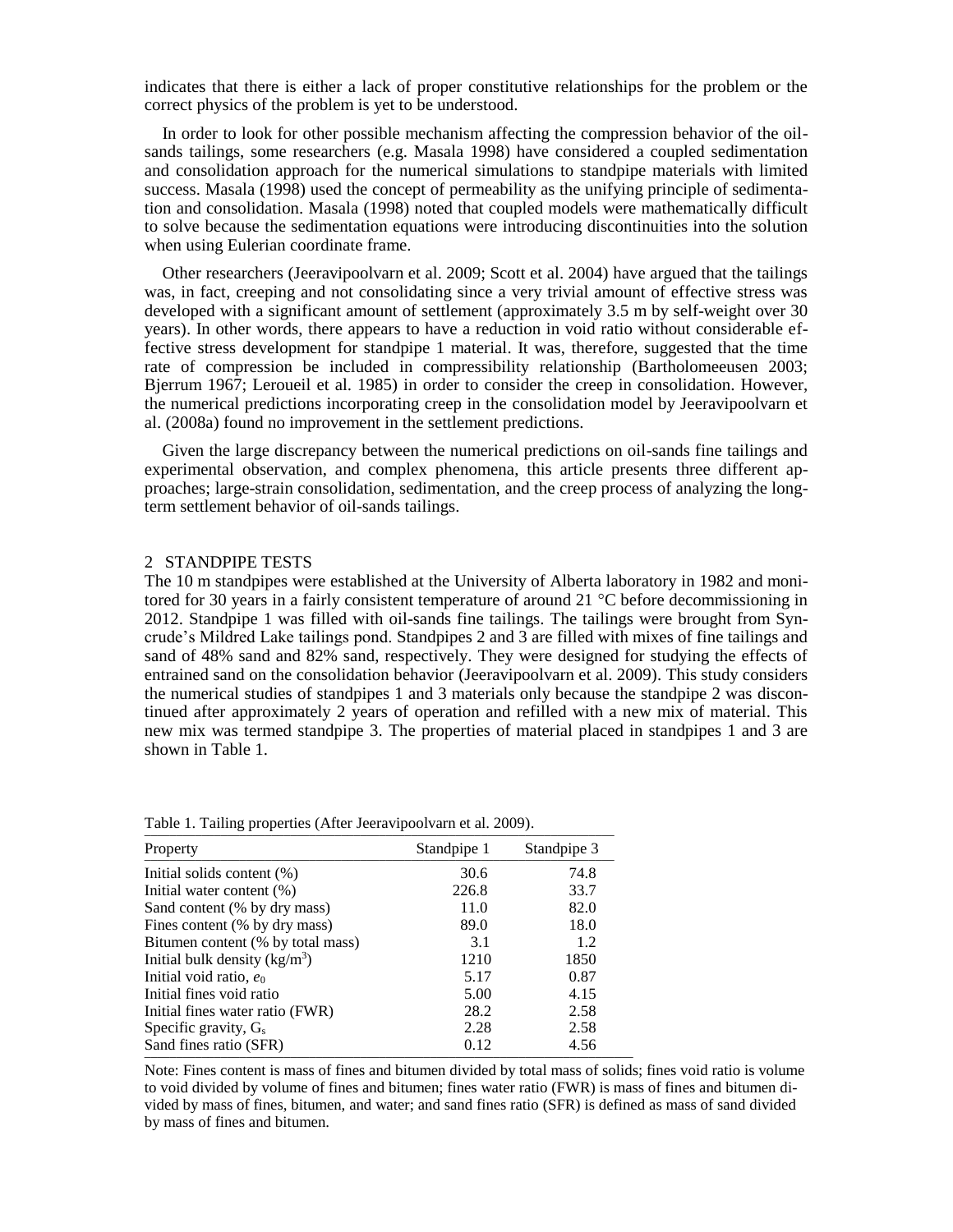#### <span id="page-2-0"></span>3 CONVENTIONAL LARGE-STRAIN CONSOLIDATION MODELING

Oil-sand tailings are compressible and strains are comparatively large. Traditional soil consolidation theories with infinitesimal strain requirements are inadequate. One-dimensional nonlinear large-strain consolidation equation formulated by Gibson et al. (1967, 1981) has been used as the basis for long-term consolidation analysis of soft clay layers like oil-sands tailings.

used as the basis for long-term consolidation analysis of soft clay layers like oil-sands tailings.  
The governing equation is expressed in terms of void ratio, given in Equation 1:  

$$
\pm \left(\frac{\rho_s}{\rho_f} - 1\right) \frac{d}{de} \left[\frac{k(e)}{1+e}\right] \frac{\partial e}{\partial z} + \frac{\partial}{\partial z} \left[\frac{k(e)}{\rho_f (1+e)} \frac{d\sigma'}{de} \frac{\partial e}{\partial z}\right] + \frac{\partial e}{\partial t} = 0
$$
(1)

where *e* is void ratio,  $\rho_f$  and  $\rho_s$  are densities of fluid and soil phases,  $\sigma'$  is effective stress, *z* is material coordinate,  $t$  is time,  $k(e)$  defines as hydraulic conductivity is the function of void ratio.

The above equation is reformulated by Somogyi (1980) to facilitate mathematical solution and expressed in terms of excess pore pressure instead of void ratio. The reformulated equation has been used for modelling the oil-sand tailings behavior by many researchers The United Constraining the on-sand tantings behavior by many researchers (Jeeravipoolvarn 2005; Jeeravipoolvarn et al. 2008a, 2009; Suthaker 1995). The reformulated equation is expressed as (Jeeravipoolvarn et al. 2008b)

(Jeeravipoolvarn 2005; Jeeravipoolvarn et al. 2008a, 2009; Suthaker 1995). The reformulated equation is expressed as (Jeeravipoolvarn et al. 2008b):  
\n
$$
\frac{\partial}{\partial z} \left[ \frac{k(e)}{\gamma_w (1+e)} \right] \frac{\partial u}{\partial z} + \frac{k(e)}{\gamma_w (1+e)} \frac{\partial^2 u}{\partial z^2} + \frac{de}{d\sigma'} \frac{\partial u}{\partial t} - \frac{de}{d\sigma'} \left[ (G_s - 1) \gamma_w \frac{d(\Delta z)}{dt} \right] = 0
$$
\n(2)

where *k* is hydraulic conductivity,  $\chi_v$  is unit weight of water, *u* is excess pore-water pressure, and *G<sup>s</sup>* is specific gravity.

The large-strain consolidation analysis is performed by using two important constitutive relationships: (i) compressibility relationship relating the effective stress and void ratio, and (ii) hydraulic conductivity relationship relating the hydraulic conductivity and void ratio. These relationships are directly determined from a large-strain consolidation test. A power law function or a Weibull function (Jeeravipoolvarn et al. 2008a) provides a reasonable fit relating the void ratio in terms of effective stress data and is frequently adopted in the numerical simulations. These functions are expressed as:

$$
e = A \sigma^{\prime B} \tag{3}
$$

$$
e = A - B \exp(-E\sigma'^{F})
$$
\n(4)

where *A*, *B*, *E*, and *F* are curve-fitting parameters.

The measurement of hydraulic conductivity is relatively more challenging (Suthaker & Scott 1996) than measuring the compressibility data and the measured hydraulic conductivity data for standpipe 1 shows considerable spread [\(Figure 2\)](#page-8-0). Such a spread of data could be partly due to non-Darcian behavior of the mature fine tailings (MFT) material as the hydraulic conductivity is dependent on the hydraulic gradient and bitumen content (Suthaker & Scott 1996, 1997). Hydraulic conductivity value can also be affected by a channeling effect (Jeeravipoolvarn et al. 2008a). The hydraulic conductivity of the fine tailings is often expressed in a power law form in terms of void ratio in numerical simulations.

$$
k = Ce^D \tag{5}
$$

where *C* and *D* are curve-fitting parameters.

## 4 COUPLED SEDIMENTATION AND CONSOLIDATION PROCESS

Because of low initial solids content of oil-sands tailings, the disposal of tailings slurry has forced a realization that there could be a point at which the void ratios are high and material behavior is governed by sedimentation rather than consolidation theory. For oil-sands fine tailings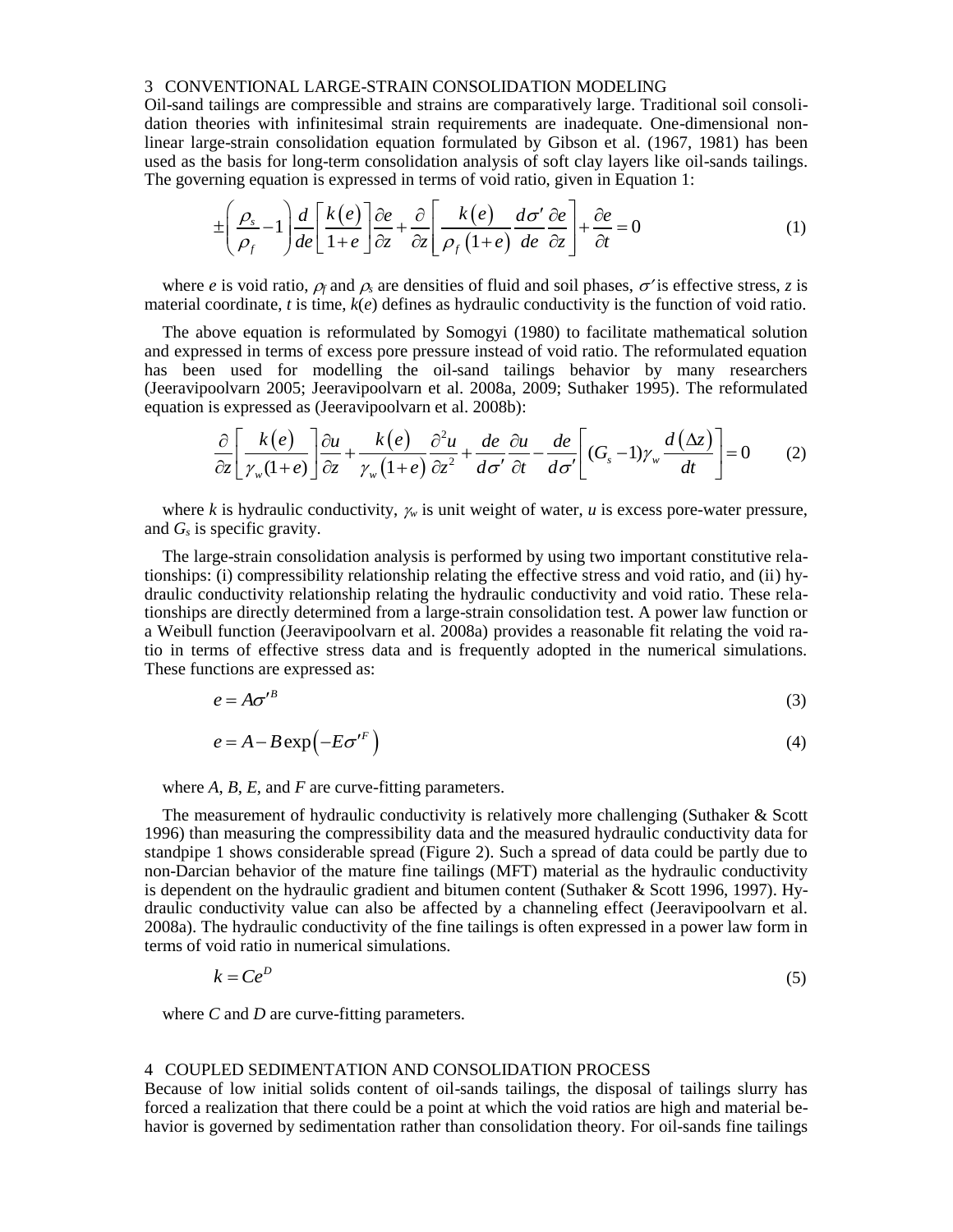with low solids concentration and high water content, particles may settle together (unlike the fall of particles individually in free sedimentation) as if they were in a spatial network. This is known as hindered settling in Kynch's (1952) terminology and its existence in soil has been studied by McRoberts & Nixon (McRoberts & Nixon 1976). During the sedimentation process the soil that is formed beneath the hindered settling zone may undergo consolidation. Thus, a mathematical treatment of concomitant occurrence of sedimentation and consolidation may have possible application.

Although the theories of sedimentation (Kynch 1952) and consolidation (Terzaghi 1943) were developed independently in different areas in the past, subsequent researches (Been & Sills 1981; Been 1980; Toorman 1996, 1999) were able to link the two to develop a unified theory of sedimentation and consolidation. Masala (1998) studied the coupled sedimentation and consolidation process on standpipes with limited success.

The present study utilizes the coupled sedimentation and large-strain consolidation theory proposed by Fredlund et al. (2012). The concept of "hindered settling velocity" is required when modeling the sedimentation and consolidation processes associated with the use of the extended Somogyi formulation. The sedimentation process is governed by the settling velocity when effective stress becomes less than a critical value. If a constant settling velocity is assumed, the sedimentation process can be described by the Kynch (1952) equation and solved using the analytical analysis presented by McRobert & Nixon (1976). The concentration of particles has a significant influence on the settling velocity (Richardson & Zaki 1954). The settling velocity can be described as the "hindered settling velocity". The simplest expression to describe "hindered settling velocity" was presented by Richardson & Zaki (1954). The settling velocity expression is shown in Equation 6 and is a function of porosity (or void ratio) and Stokes velocity:<br>  $v_s = v_{\sigma} n^a = \frac{D_p^2 (\rho_s - \rho_w) g}{\rho_s} \left(\frac{e}{\rho_s - e}\right)^a$  *if*  $e > e_s$  *otherwise* 0 (6) velocity:

$$
v_s = v_{st} n^a = \frac{D_p^2 (\rho_s - \rho_w) g}{18 \mu} \left(\frac{e}{1+e}\right)^a \qquad \text{if } e > e_s \text{ otherwise } 0 \tag{6}
$$

where  $v_s$  is hindered settling velocity (m/s),  $v_{st}$  is Stokes velocity (m/s), *n* is porosity, *a* is experimental parameter,  $D_p$  is effective particular diameter (m),  $\rho_s$  is density of solid particles  $(kg/m<sup>3</sup>)$ ,  $\rho_w$  is density of fluid (kg/m<sup>3</sup>),  $\mu$  is mixture viscosity of fluid and solid particles (Pa.s), and *e<sup>s</sup>* is critical void ratio or transitional void ratio when going from the sedimentation process to the consolidation process.

The settling velocity theory (Equation 6) assumes a uniform particle size distribution and is limited to laminar flow of small particle. It is assumed that the hindered velocity theory is applicable to oil-sands tailings deposition.

## 4.1 *Determination of parameters for Equation 6*

Four parameters (i.e.  $D_p$ ,  $\mu$ ,  $a$ , and  $e_s$ ) need to be determined when using Equation 6.

#### 4.1.1 *Effective particle diameter, D<sup>p</sup>*

One of the parameters central to the estimation of hindered velocity settlement is the effective particle diameter,  $D_p$ . The  $D_p$  parameter in the original formulation represented the diameter of uniform spherical particles involved in sedimentation. The original theory of sedimentation was based on the assumption that a group of particles were of uniform size. For materials such as soils it is necessary to estimate an "average" or "effective" particle diameter that can be applied to the sedimentation theory. The methods considered for the estimation of the  $D_p$  parameter in the present study are as follows:

The  $D_p$  parameter can be assumed to be equal to the  $D_{10}$  of the grain-size distribution.

The *D<sup>10</sup>* of a particular grain-size distribution is known to provide a possible value against which the permeability of the soil can be correlated (Carrier III 2003). There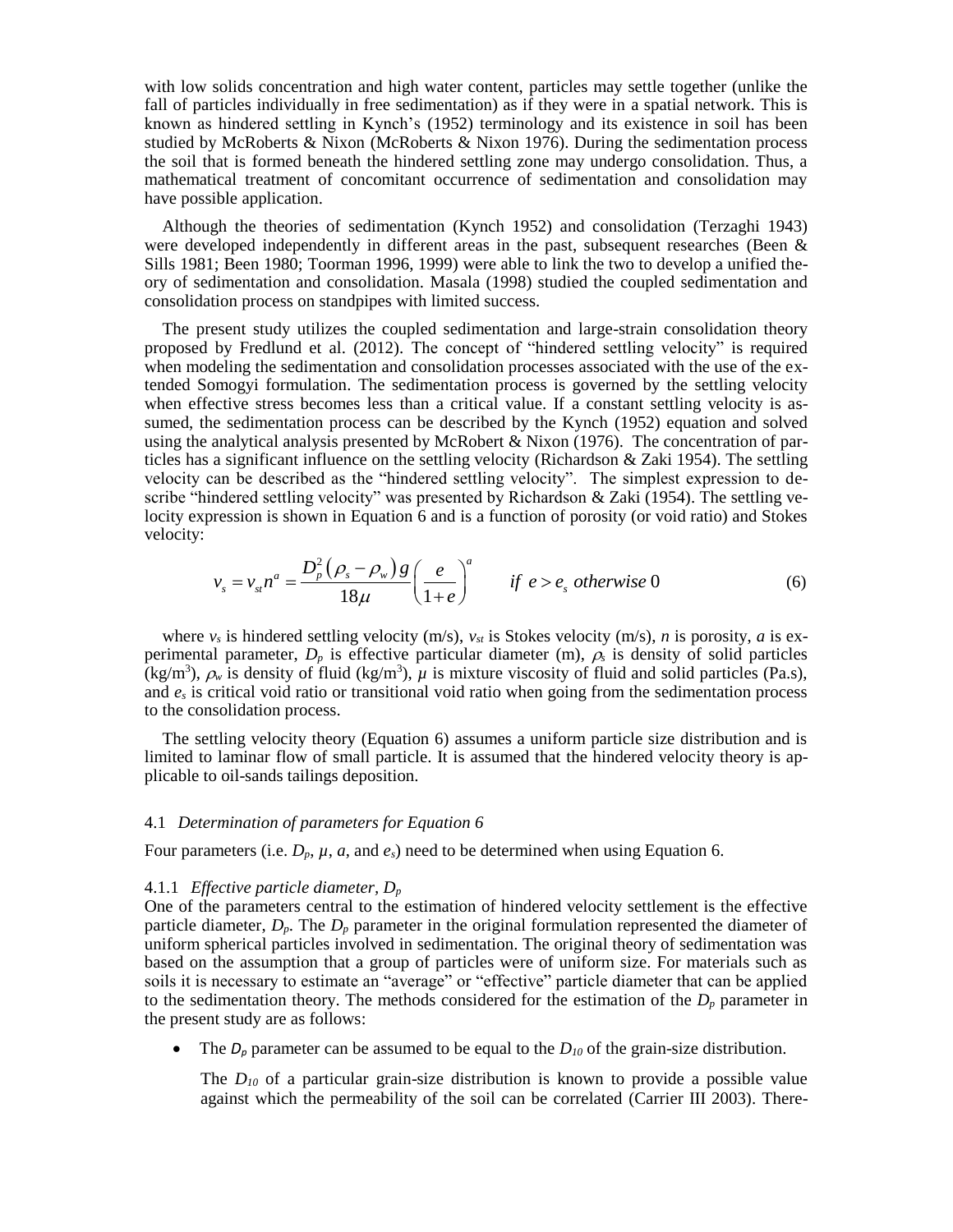fore,  $D_{10}$  can be used as a first level approximation of the effective size for the  $D_p$  particle diameter.

Using the size of flocculated groups of particles.

Hindered settling may occurs as flocculating groups of very fine clays (i.e. floc size). There appears to be limited information in the literature regarding how best to estimate the floc size.

 Further literature review may be undertaken to ascertain the most appropriate way to use the grain-size distribution to calculate *Dp*.

#### 4.1.2 *Mixture viscosity, µ*

The viscosity parameter,  $\mu$ , has a significant influence on the settling rate. The mixture viscosity of the fluid and grains can be estimated using the following expression (Guth & Simha 1936)

$$
\mu = \mu_0 \left[ 1 + \frac{2.5e}{1+e} + 14.1 \left( \frac{e}{1+e} \right)^2 \right]
$$
(7)

where  $\mu_0$  = fluid viscosity = 1.02 × 10<sup>-3</sup> Pa.s for water at normal temperature of 20 °C.

#### 4.2 *Richardson & Zaki (1954) parameter, a*

The "*a*" parameter is empirical and can be determined experimentally. The valid range for the "*a*" parameter is considered to be between 2.5 to 5.5. If the effective grain size diameter is less than 0.01 mm, or if the particular Reynolds number is less than 1, then *a* is equal to 4.65. The "*a*" parameter is smaller when the average grain size is larger (Chapter 5, Winterwerp & van Kesteren 2004).

#### 4.2.1 *Transitional void ratio, e<sup>s</sup>*

The transitional void ratio, *es*, is the void ratio at which the dominating mechanism shifts from the sedimentation process to the consolidation process. The determination of such a void ratio is a matter of debate with respect to oil-sands tailings. There appears to be no definitive procedure for determining the transitional void ratio,  $e_s$ . One way to estimate  $e_s$  may be to quantify it as the void ratio corresponding to a small effective stress (e.g. 0.1 kPa to 0.5 kPa) on the soil compressibility curve. It is suggested that the selection of the transitional void ratio should be a topic for further evaluation and study. Pane  $\&$  Schiffman (1985) suggested the following relationship for the estimation of *es*:

$$
\frac{h_0}{1 + e_0} = \frac{h_s}{1 + e_s} \tag{8}
$$

where  $h_0$  is initial height,  $h_s$  is height of settlement interface at the transitional point from sedimentation to consolidation, and  $e_0$  is initial void ratio.

These are the input parameters required for the coupled sedimentation and consolidation simulation.

## 5 COUPLED CONSOLIDATION AND CREEP PROCESS

Almost all soils exhibit some creep (Vermeer & Neher 1999). Creep is important in the later years (for instance during a period of 10 or 30 years) for problems involving large primary compression (Vermeer & Neher 1999). A classic example is the uneven settlement of the Leaning Tower of Pisa in Italy (Neher et al. 2003). Creep is also known as secondary compression/consolidation in many literatures (e.g. Bowles 1996). Secondary compression is part of the consolidation of that is observed after pore-water pressure ceases to change (Schrefler & Lewis 1998). Secondary compression represents the gradual readjustment of the soil particles to more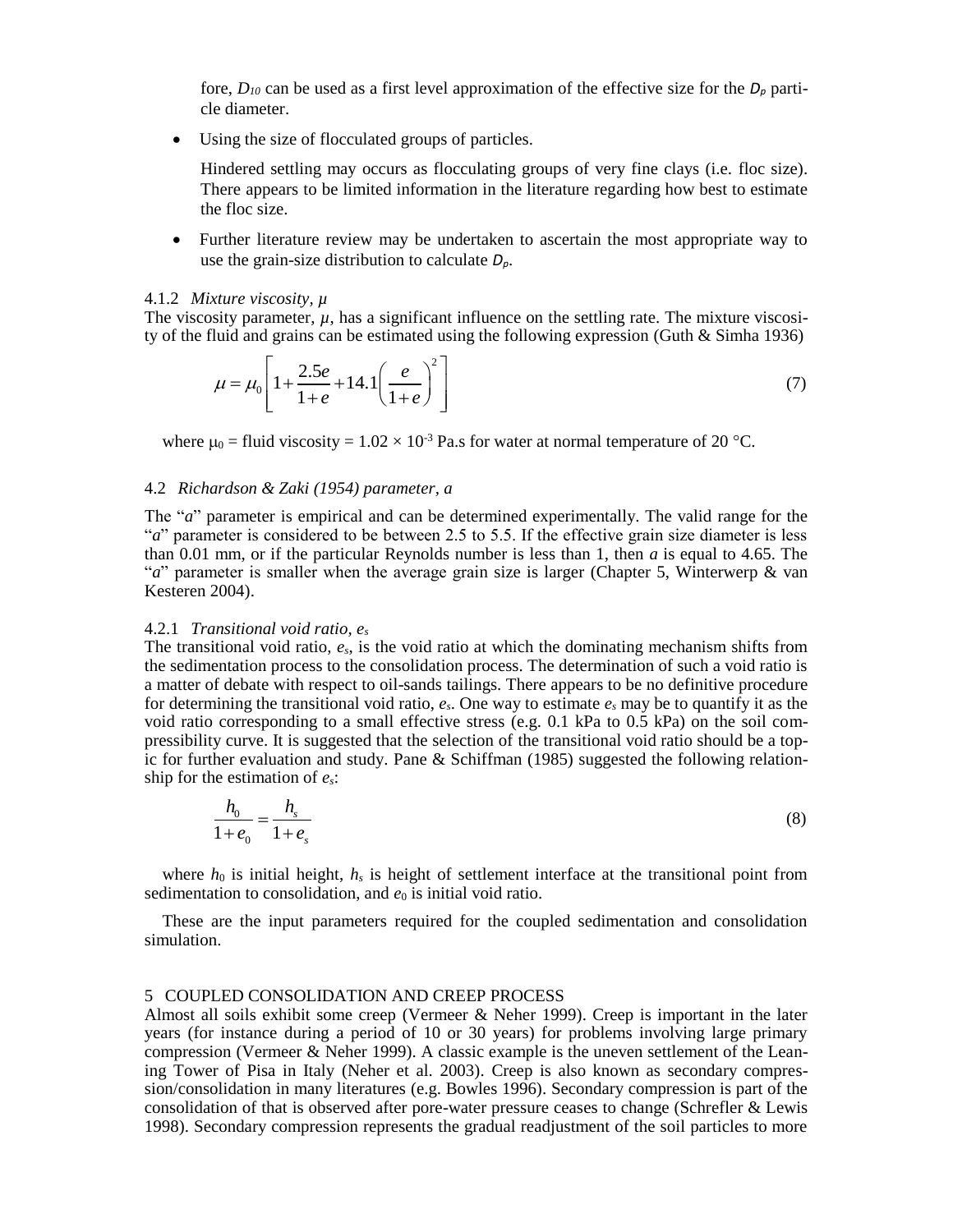stable equilibrium positions following the disruption caused by the effective stress increase and associated compression (Mesri & Castro 1987). The secondary compression behavior of soils is usually defined with the concept of  $C_{\alpha}/C_c$  ratio. For a majority of inorganic soft clays,  $C_{\alpha}/C_c$  =  $0.04 \pm 0.01$  and for the highly organic plastic clays,  $C_{\alpha}/C_c = 0.05 \pm 0.01$  (Mesri & Castro 1987). Secondary consolidation may be much more important where a very soft organic clay is under compression. Laboratory testing has shown that oil-sand fine tailings have a very high creep parameter. The ratio of  $C_p/C_c$  was found to be 0.085, which is high and comparable to other organic soils (Suthaker 1995). Suthaker (1995) argued that there can be significant creep taking place at the same time as primary consolidation in the case of tailing ponds because the depth of the fine tailings ranges from 40 to 60 m and ponds were filled fairly rapidly. The experimental study by the University of Alberta on 10 m standpipe tests on oil-sand tailings by Scott et al. (2004) and Jeeravipoolvarn et al. (2009) hypothesized that the reduction in volume under little or no effective stress may be caused by a creep mechanism. However, the implementation the creep models into consolidation models by Jeeravipoolvarn et al. (2008a) did not provide any favorable results.

The primary criticism of creep formulations is that they become a "dumping ground" for unexplained behavior. Creep mechanisms remain difficult to experimentally verify. Creep is also traditionally assumed to occur as a secondary mechanism in traditional soft soils. It has been suggested that creep must happen during primary and secondary consolidation in the case of oilsand tailings.

The theory of modeling the creep in this study is based on the work of Nakai et al. (2013) and it assumes that the soil behaves as elasto-viscoplastic materials. The theory assumes that the incremental strain in normally consolidated soils will have two components, namely elastic and plastic strain (including creep) under any increase in stress. The increment in strain can be expressed in terms of void ratio.

The increment elastic strain is:

$$
d\left(e\right)^{el} = \kappa \frac{d\sigma'}{\sigma'}\tag{9}
$$

The increment plastic strain is:  
\n
$$
d(e)^{pl} = (\lambda - \kappa) \left( 1 - \frac{1}{s} \right) \frac{d\sigma'}{\sigma'} + \lambda_{\alpha} \left( 1 - \frac{1}{s} \right) \frac{dt}{t}
$$
\n(10)

where  $\lambda$  and  $\kappa$  are compression and swelling indices,  $\lambda_{\alpha}$  is coefficient of secondary compression, and *s* is the parameter related to creep rate.

$$
s = \frac{\left(e\right)_0^{pl}}{\lambda_\alpha} e^{\frac{F}{\lambda_\alpha}} + 1\tag{11}
$$

$$
F = (\lambda - \kappa) \ln \frac{\sigma' + d\sigma'}{\sigma'}
$$
 (12)

where  $(e)_{0}^{pl}$  is initial plastic strain rate and it can be determined using the Equation 13 with  $t_{ref} = 1$  day.

$$
\left(e\right)_0^{pl} = \frac{\lambda_a}{t_{ref}}\tag{13}
$$

Therefore, the total change in void ratio under an increment in effective stress,  $d\sigma'$ , is:

$$
d\left(e\right) = d\left(e\right)^{el} + d\left(e\right)^{pl} \tag{14}
$$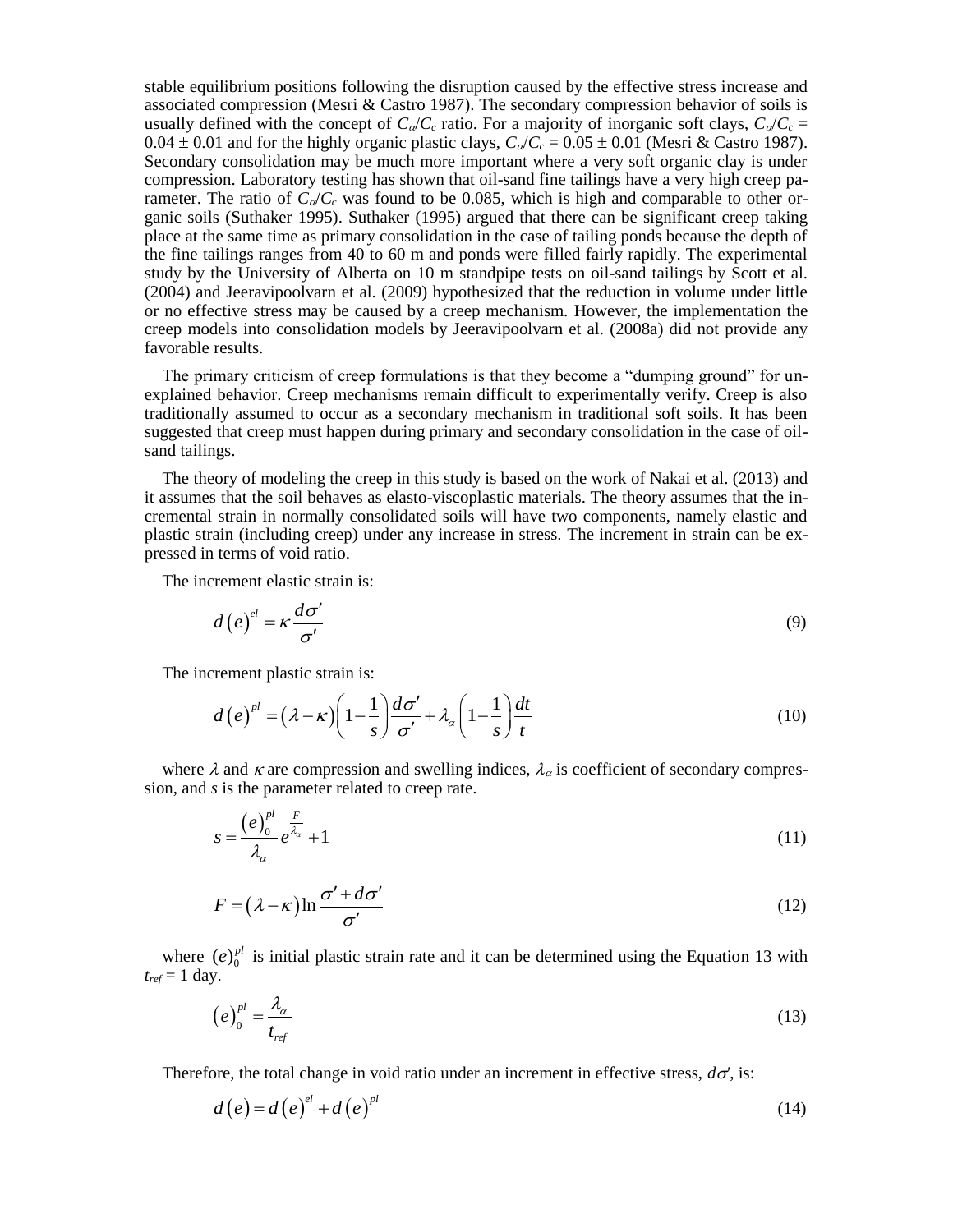For large-strain consolidation with creep, the creep can be incorporated into Somogyi's formulation (1980) as follows:

$$
\frac{\partial}{\partial z} \left[ \frac{k}{\gamma_w (1+e)} \frac{\partial u}{\partial z} \right] + \frac{de}{dt} = 0 \tag{15}
$$

$$
\frac{d e}{d t} = \frac{1}{d t} \left[ \kappa \frac{d \sigma'}{\sigma'} + (\lambda - \kappa) \left( 1 - \frac{1}{s} \right) \frac{d \sigma'}{\sigma'} + \lambda_{\alpha} \left( 1 - \frac{1}{s} \right) \frac{d t}{t} \right]
$$
(16)

$$
\frac{de}{dt} = \frac{d\sigma'}{dt} \frac{1}{\sigma'} \left( \lambda - \frac{\lambda}{s} + \frac{\kappa}{s} \right) + \lambda_{\alpha} \left( 1 - \frac{1}{s} \right) \frac{1}{t}
$$
(17)

$$
\frac{de}{dt} = -\frac{du}{dt}\frac{1}{\sigma'}\left(\lambda - \frac{\lambda}{s} + \frac{\kappa}{s}\right) + \lambda_{\alpha}\left(1 - \frac{1}{s}\right)\frac{1}{t}
$$
\n(18)

Equations 15 and 18 can be used to solve the large-strain consolidation with creep.

#### 6 BENCHMARKING

The purpose of the benchmarking exercise is to apply large-strain consolidation theory coupled with sedimentation or creep to the standpipe experiments and determine whether they can provide a better match to the measured data.

### 6.1 *Standpipe 1*

#### 6.1.1 *Material properties*

The material consists of oil-sands tailings taken from Syncrude's Mildred Lake Tailings Impoundment in 1982. It has a specific gravity of 2.28 and an initial void ratio of 5.17. The properties used in the large-strain consolidation are shown in [Table 2.](#page-7-0) The curve fits to the effective stress – void ratio data by Power function (Equation 3) and Weibull function (Equation 4) are shown in [Figure 1.](#page-7-1) Although both Power and Weibull functions closely fit to the measured data for the larger stresses, the Power function is unable to match the laboratory data if the effective stress is smaller than 0.2 kPa.

The same Power function parameters (*A* and *B*) for effective stress – void ratio relationship are used for coupled sedimentation and consolidation analysis. However, slightly different parameters were used for hydraulic conductivy, i.e.  $C = 5.0 \times 10^{-6}$  m/day and  $D = 3.507$ . A slightly lower hydraulic conductivity has been used in order to match the settlement data. As mentioned in section [3,](#page-2-0) the measurement of hydraulic conductivity of fine tailings is challenging and the measured hydraulic conductivity data shows a spread of the data (e.g. Jeeravipoolvarn et al. 2008a). The hydraulic conductivity used for coupled sedimentation and consolidation is slightly close to the the lower bound as shown in [Figure 2.](#page-8-0)

The sedimentation is included by considering the hindered settling velocity with following parameters for oil-sands tailings: effective particle diameter,  $D_p = 0.47 \mu m$ , mixture viscosity,  $\mu$  $= 103.68$  Pa.day, Richardson & Zaki parameter,  $a = 4.65$ , and transitional void ratio,  $e_s = 4.394$ . For coupled consolidation and creep simulation, the Weibull function parameters (*A*, *B*, *E*, and *F* in [Table 2\)](#page-7-0) are used for the effective stress – void ratio relationship. The parameters used for hydraulic conductivity are:  $C = 6.91 \times 10^{-6}$  m/day and  $D = 3.573$  as shown in [Figure 2.](#page-8-0) The value of compression index was obtained from the compressibility curve [Figure 1.](#page-7-1) The swelling index and secondary consolidation coefficient are determined using the following relationships: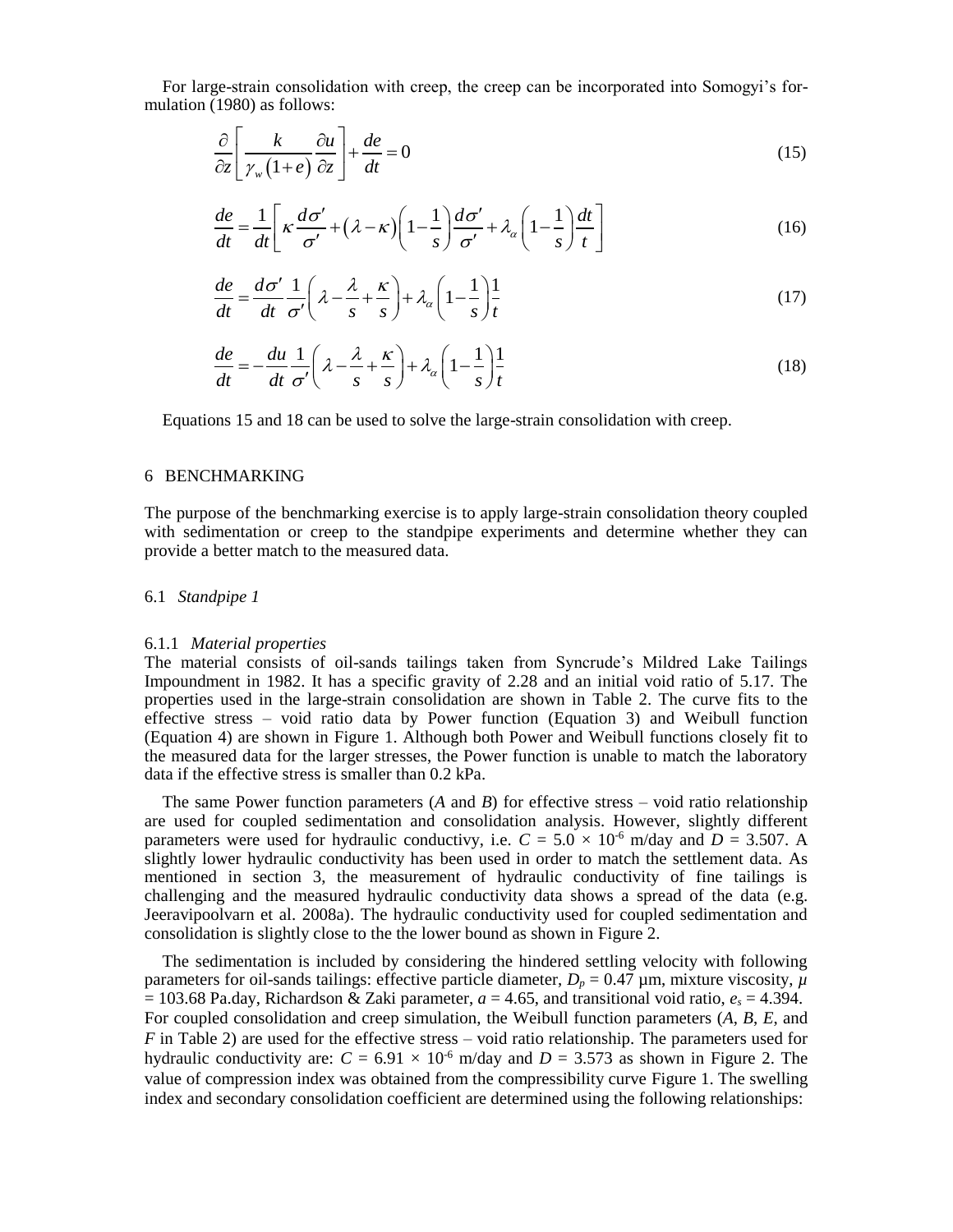$$
\frac{\kappa}{\lambda} = 0.125\tag{19}
$$

$$
\frac{\lambda_{\alpha}}{\lambda} = 0.05\tag{20}
$$

These ratios are based on the work of Mesri & Castro (1987) who recommended ratios  $\kappa/\lambda$  =  $0.1 - 0.2$  and  $\lambda_{\alpha}/\lambda = 0.04 - 0.06$ .

<span id="page-7-0"></span>Table 2. Modeling parameters for large-strain consolidation for standpipes 1 and 3 (Unit of effective stress  $=$  kPa and unit of hydraulic conductivity  $=$  m/day.

| Relationship                        | Parameter | Standpipe 1           | Standpipe 3           |
|-------------------------------------|-----------|-----------------------|-----------------------|
| Effective stress – void ratio       | A         | 3.391                 |                       |
| (Equation 3)                        | B         | $-0.308$              |                       |
| Effective stress – void ratio       | A         | 5.50                  | 1.08                  |
| (Equation 4)                        | B         | 4.97                  | 0.77                  |
|                                     | E         | 1.03                  | 1.30                  |
|                                     | F         | $-0.67$               | $-0.29$               |
| Hydraulic conductivity – void ratio |           | $6.51 \times 10^{-6}$ | $2.76 \times 10^{-3}$ |
| (Equation 5)                        |           | 3.824                 | 3.824                 |



<span id="page-7-1"></span>Figure 1. Compressibility of oil-sands fine tailings in Standpipe 1.

### 6.1.2 *Boundary conditions*

The initial head of 10 m is assumed. The upper boundary of the model is freely drained, i.e. satisfying the zero excess pore-water pressure at the top. The bottom of the model is impermeable for water flow and is restrained to move.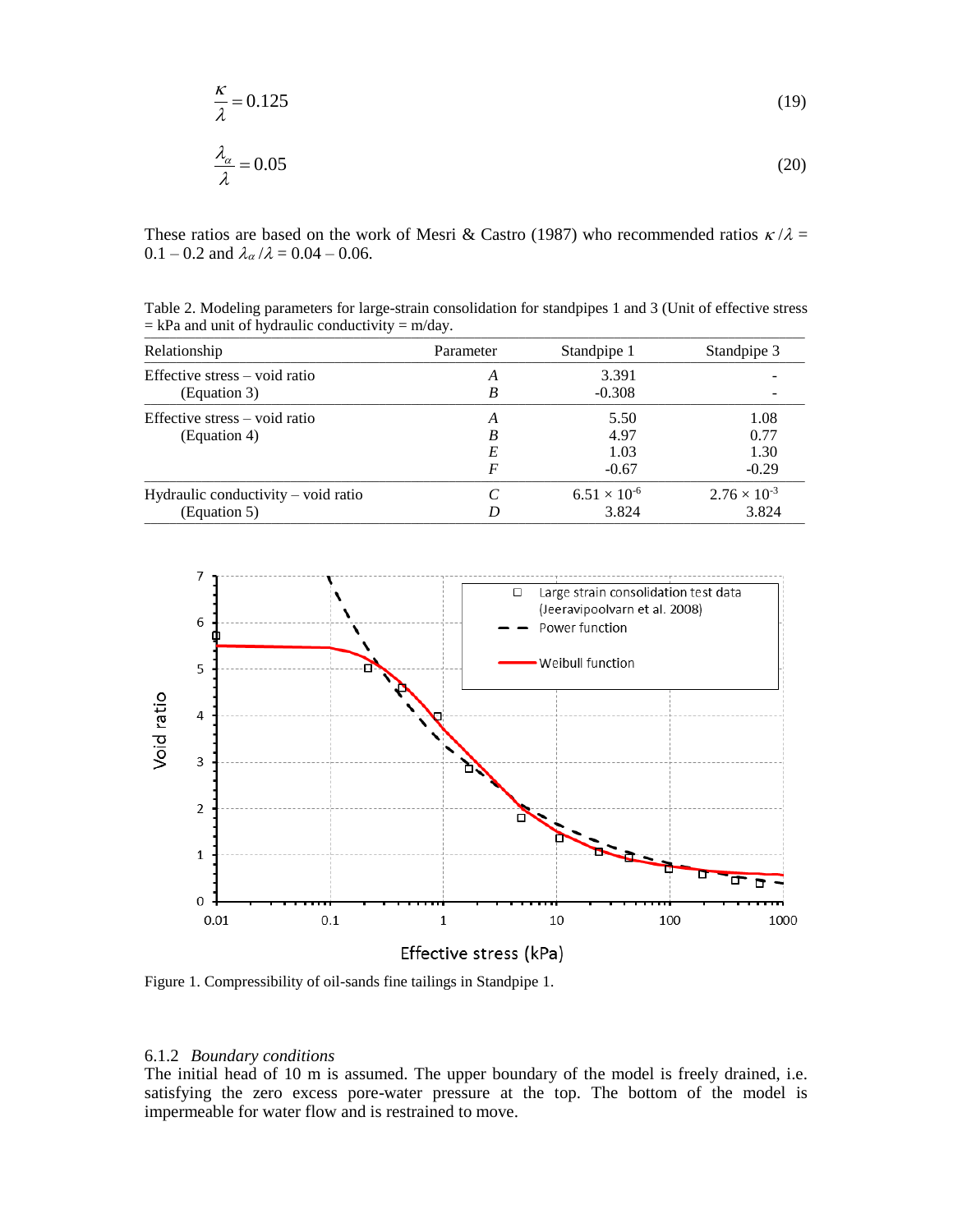

<span id="page-8-0"></span>Figure 2. Hydraulic conductivity of oil-sands fine tailings in Standpipe 1.



<span id="page-8-1"></span>Figure 3. Surface settlement of Standpipe 1.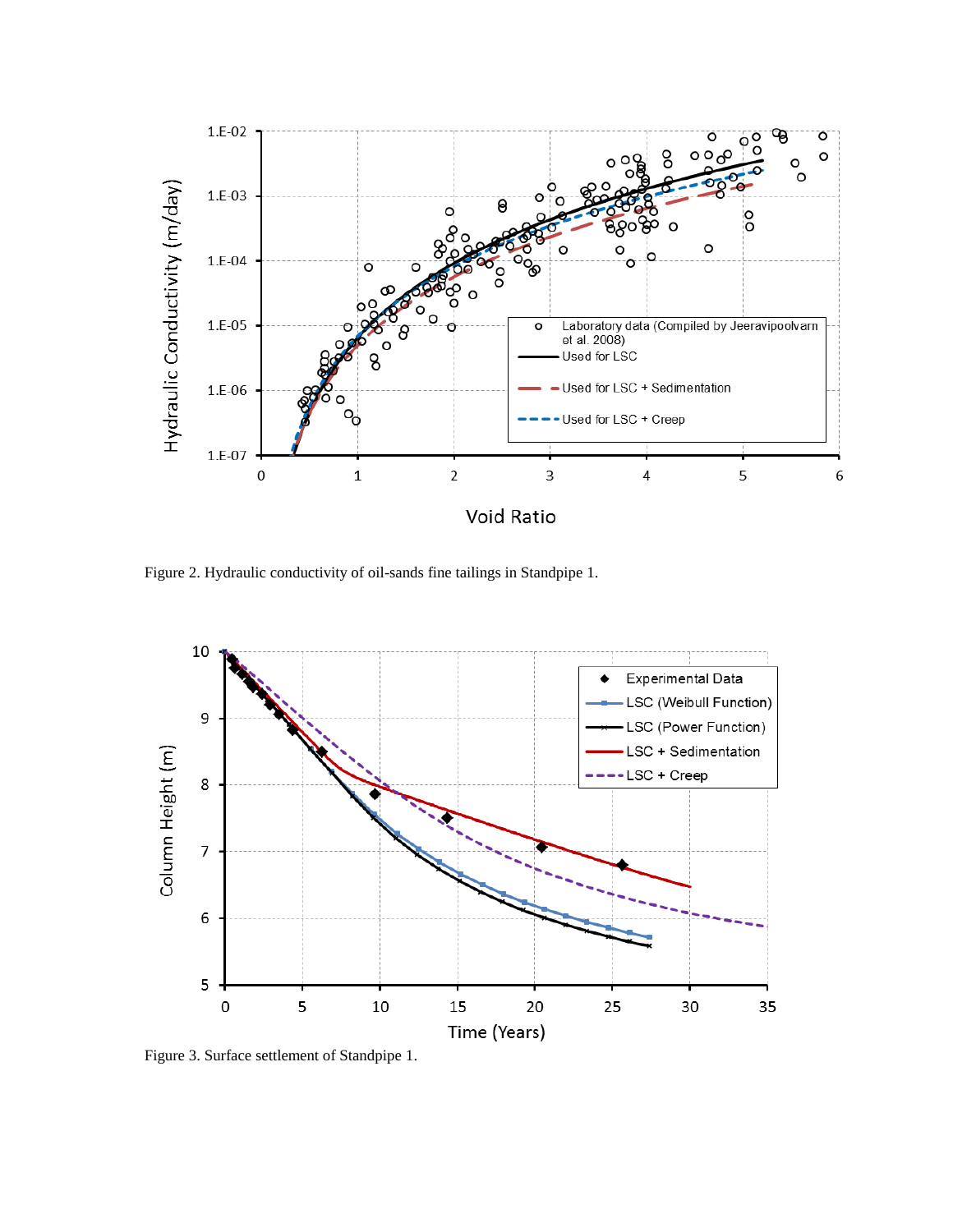## 6.1.3 *Results*

[Figure 3](#page-8-1) compares the predicted settlements by applying three different theories to standpipe 1. It can be seen from [Figure 3](#page-8-1) that the large-strain consolidation largely overpredicts the surface settlement in the long-run. The Power function for effective stress – void ratio relationship predicts slightly larger consolidation than the Weibull function.

When the sedimentation is included, the prediction of settlement interface agrees very well with the experimental observation. However, it shows that the sedimentation process could last for up to 7 years, which may be questionable.

When the creep is included in the process, the simulation shows a sign of long term improvement, but does not fit as well in the short term. Determination of the creep parameters requires an effort as well.

#### 6.2 *Standpipe 3*

#### 6.2.1 *Material properties*

Standpipe 3 consists of oil-sands tailings mixed with cyclone tailings sand to increase the percent sand in the mixture to 82%. The specific gravity of the material is 2.58 and an initial void ratio is 0.87. The Weibull function (Equation 4) is used to fit effective stress – void ratio data and the Power function (Equation 5) is used for hydraulic conductivity – void ratio data. The parameters used in the large-strain consolidation are presented in [Table 2.](#page-7-0)

#### 6.2.2 *Boundary conditions*

The flux conditions consist of a constant head of 10 m at the top boundary and a zero flux boundary on the bottom of the column. This forces the water to flow from bottom out through the top boundary, while simulating a constant water table above the soil region. The deformation at the bottom is restrained.



<span id="page-9-0"></span>Figure 4. Surface settlement of Standpipe 3.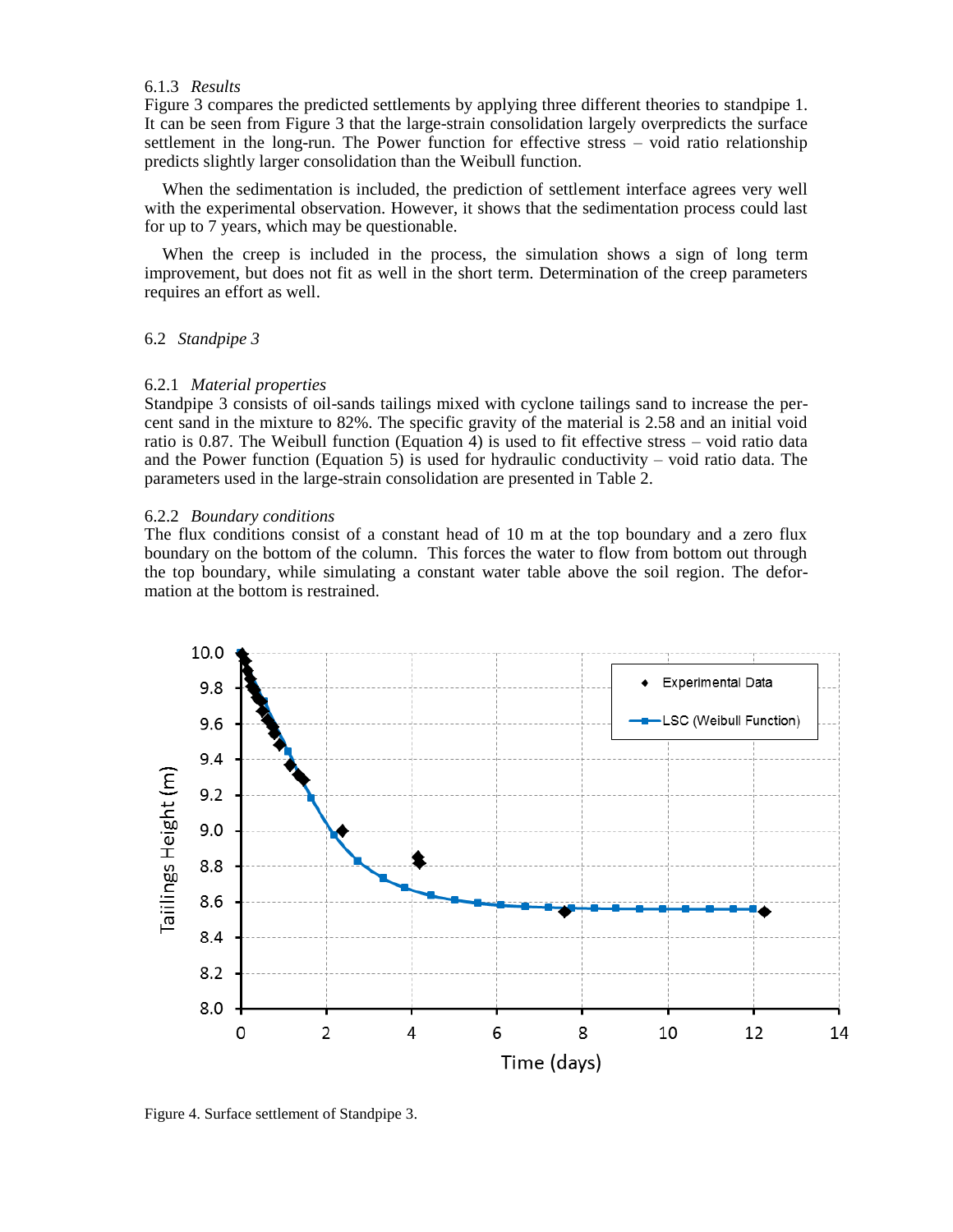## 6.2.3 *Results*

As can be seen in [Figure 4,](#page-9-0) the large-strain consolidation is able to predict the tailings surface settlement closely except that the prediction appears to consolidate faster in about year 4. This indicates that the materials in standpipe 3 can well be predicted well using large-strain consolidation theory only. It was reported that the significant amount of effective stresses have been developed in standpipe 3 during the consolidation (Jeeravipoolvarn et al. 2009). The large amount of effective stresses could be because of higher percentage of sand in standpipe 3, which makes it to behave as other normally consolidated soils.

## 7 CONCLUSIONS

The applications of large-strain consolidation, coupled consolidation and sedimentation, and coupled consolidation and creep have been examined in this study to benchmark the University of Alberta standpipe experimental results on oil-sand fine tailing and mix of materials. It was observed that where the generation of effective stress is normal during the consolidation settlement, the large-strain consolidation theory is able to predict the material behavior well. However, when the generation of effective stress and settlement relation is observed to be unusual, the application of consolidation theory coupled with sedimentation or creep process may provide some improvements in the predictions.

The following points can be concluded from the numerical predictions:

- Using sedimentation can match the behavior, but it may be difficult to accept that this process is happening over a long time.
- One difficulty in sedimentation process could be the estimation of transposal void ratio. One empirical approach is to estimate by trial and error. Theoretical approach of the estimation of the transitional void ratio would improve analysis in the future.
- Coupled sedimentation and consolidation may be possible to be utilized in certain scenarios.
- Using creep can improve the predictions, but there are difficulties in obtaining the material properties.
- Using creep has also difficulty in matching the initial dewatering behavior.

The study shows that it still has difficulty in understanding the mechanism of oil-sands fine tailings well and further research is needed on both processes.

## REFERENCES

- Bartholomeeusen, G. (2003). Compound shock waves and creep behaviour in sediment beds. Ph.D. Thesis, University of Oxford, UK.
- Been, K. (1980). Stress strain behaviour of a cohesive soil deposited under water. PhD Dissertation, University of Oxford.
- Been, K., and Sills, G. C. (1981). Self-weight consolidation of soft soils: an experimental and theoretical study. *Geotechnique*, 31(4), 519–535.
- Bjerrum, L. (1967). Engineering geology of Norwegian normally-consolidated marine clays as related to settlements of buildings. *Seventh Rankine Lecture, Geotechnique*, 17(2), 83–118.
- Bowles, J. E. (1996). *Foundation Analysis and Desgin*. New York: The McGraw-Hill Companies, Inc.
- Carrier III, W. D. (2003). Goodbye, Hazen; Hello, Kozeny-Carman. *Journal of Geotechnical and Geoenvironmental Engineering*, 129(11), 1054–1056.
- Fredlund, M., Zhang, J., van Zyl, D., and Wells, S. (2012). Multidimensional coupled sedimentation and consolidation theory. *Tailings & Mine Waste*, Colorado, USA, October 15-17, 2012.
- Gibson, R. E., England, G. L., and Hussey, M. J. L. (1967). The theory of one-dimensional consolidation of saturated clays. *Geotechnique*, 17(3), 261–273.